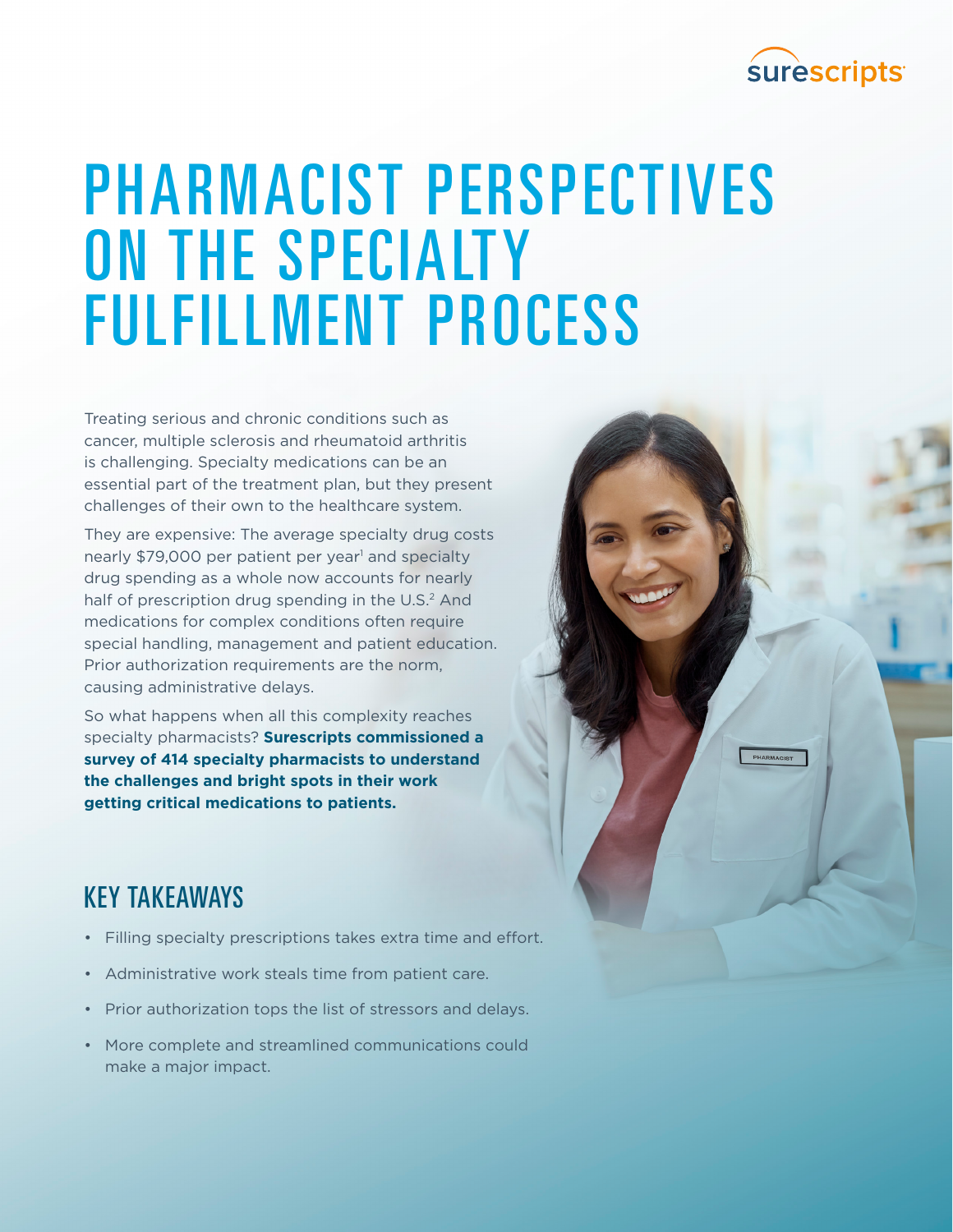## FILLING SPECIALTY PRESCRIPTIONS TAKES EXTRA TIME AND EFFORT

Half of pharmacists say **the average specialty prescription takes at least four days to fill** from the time it's received. Indeed, **wait times of 7–10 days aren't uncommon.** 

#### Average Days to Fill a Specialty Prescription



Much of that time is spent on the phone. **Nearly two-thirds of pharmacists report spending over 15 minutes on the phone in order to fill the average specialty prescription for a patient. One in three spends at least half an hour.**

Average Phone Time Required to



## ADMINISTRATIVE WORK STEALS TIME FROM PATIENT CARE

The complex documentation requirements for specialty medications make some amount of administrative work unavoidable.

But for many specialty pharmacists, there's a severe imbalance between that work and their time with patients. In fact, **69% say administrative tasks interfere with providing patient care.** 

**For 40% of respondents, the current specialty prescription process is so burdensome that they say it makes them feel more like an admin than a pharmacist.**

#### Top 5 Ways Pharmacists Describe the Specialty Fulfillment Process

MAKES ME FEEL MORE LIKE AN ADMIN THAN A PHARMACIST



#### SUCCESS AS A SPECIALTY PHARMACIST MEANS…

*Hospital-based specialty pharmacist* "Being able to provide exceptional patient care without having to compromise between patient-facing tasks and administrative tasks."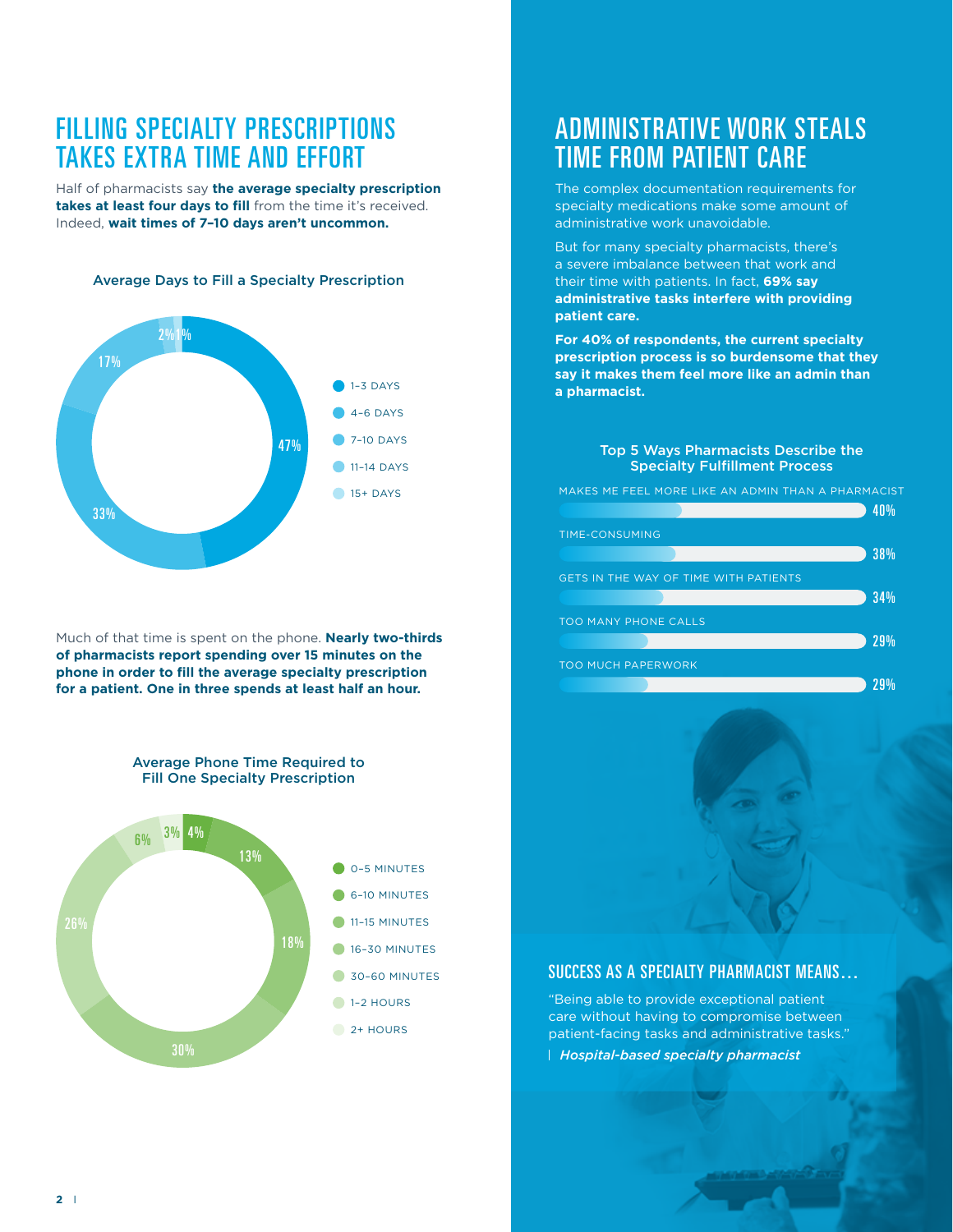## PRIOR AUTHORIZATION TOPS THE LIST OF STRESSORS & DELAYS

**Seventy-one percent of specialty pharmacists say they are somewhat, very or extremely stressed at work.** Prior authorization is the most frequent cause of stress, but there are many others.

What's worse, administrative tasks don't just interfere with pharmacists' job satisfaction. Often, they delay patients from getting their medication.

#### SUCCESS AS A SPECIALTY PHARMACIST MEANS…

"Spending more time with direct patient care versus administrative duties like excessive paperwork and prior authorization approvals."

*Chain pharmacist*

### MORE COMPLETE & STREAMLINED COMMUNICATIONS COULD MAKE A MAJOR IMPACT

Specialty pharmacists work closely with the clinicians who prescribe the medications they dispense, and 80% say their relationship with prescribers is at least fairly positive. Still, there's plenty of room to improve how they exchange information. **An average day finds 79% of specialty pharmacists seeking additional information from clinicians at least three times—and 39% reach out five times or more.**

It's no surprise, then, that **86% of pharmacists say getting more complete information from clinicians would improve patient care,** and **56% think streamlined communication—specifically, secure messaging within their workflow—would improve the fulfillment process.**

#### Administrative Tasks That Cause Stress and Delays

#### PERCENT OF PHARMACISTS AFFECTED

● Stress for pharmacists ● Delays in filling or shipping prescriptions



#### In an average day, how often do you seek out additional information from clinicians?



#### SUCCESS AS A SPECIALTY PHARMACIST MEANS…

"Making sure therapy is appropriate and safe for the patient, assuring the correct product is selected, packaged, and stored properly, and most importantly prioritizing communication and education of patients, other health care providers and caregivers, to provide the best care possible."

*Independent pharmacist*

# SETTING UP SPECIALTY PHARMACISTS & THEIR PATIENTS FOR SUCCESS

Overwhelmingly, the ability to touch patients' lives is what gives meaning to specialty pharmacists' work. Helping patients receive their therapies, consulting with patients and their caregivers, and providing patient education are by far the activities respondents report enjoying the most.

However, these committed care providers are often burdened by the administrative tasks required to fulfill specialty prescriptions. The data in this survey both illuminates the barriers they face and points the way toward some solutions.

For instance, we can focus on getting pharmacists all the information they need at the time of prescribing, so they

don't have to make phone calls and track down details after the fact. We can make prior authorization swift, electronic and even automated. We can reduce paperwork and, instead, deliver comprehensive data that's pulled directly from patients' electronic health records.

When we replace manual work with an accurate, electronic workflow, patients get essential therapies sooner and specialty pharmacists have more time to do what matters most to them: help patients.